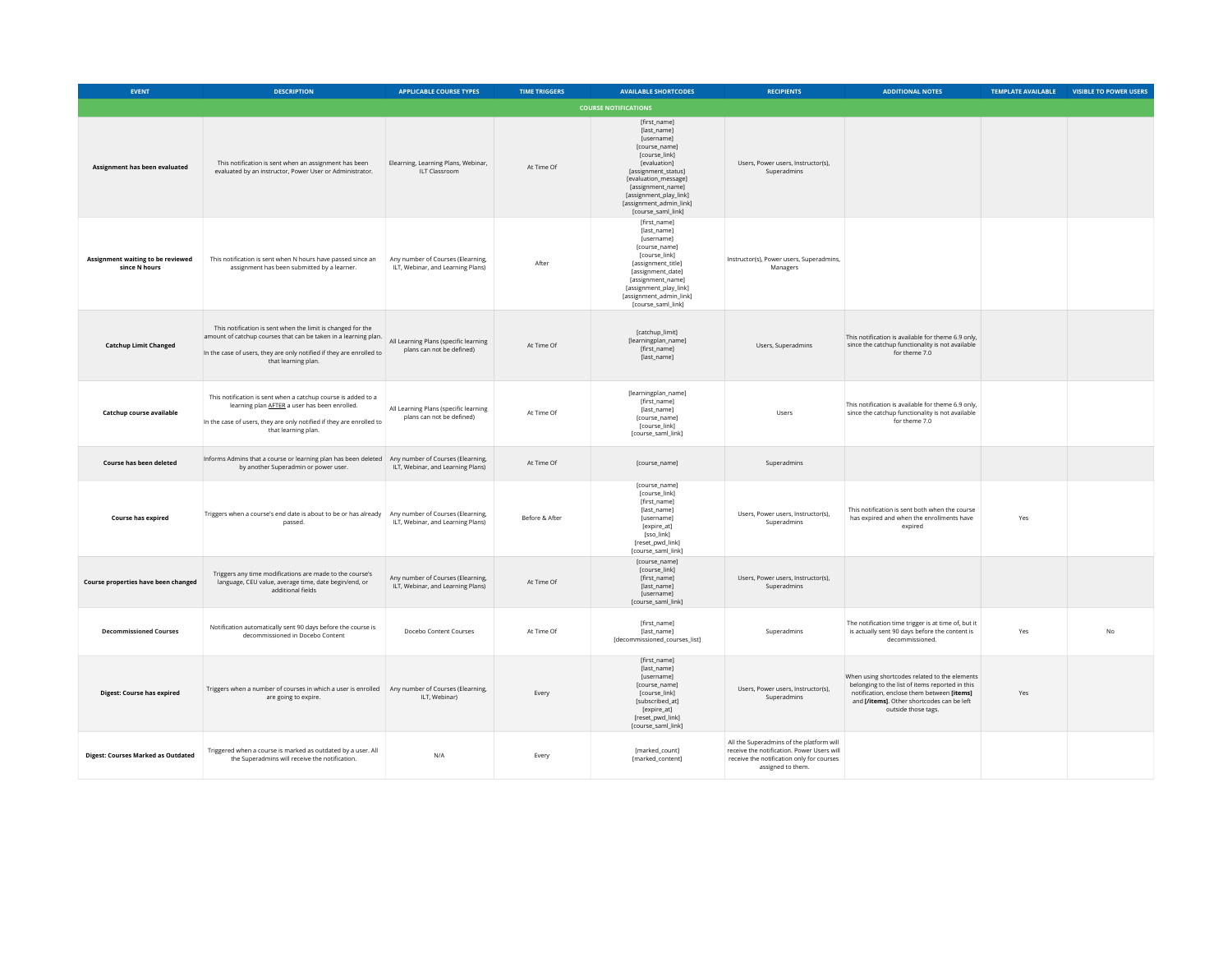| <b>EVENT</b>                        | <b>DESCRIPTION</b>                                                                                                                                                                                                                                                                                                                                                                                                                                                                                       | <b>APPLICABLE COURSE TYPES</b>                                         | <b>TIME TRIGGERS</b> | <b>AVAILABLE SHORTCODES</b>                                                                                                                                                                                                                                                                                       | <b>RECIPIENTS</b>                                           | <b>ADDITIONAL NOTES</b>                                                                                                                                                                                                                                                                                                                                                                                                                                                                                                                                                                                                                                                                                                                                                                                                                      | <b>TEMPLATE AVAILABLE</b> | <b>VISIBLE TO POWER USERS</b> |
|-------------------------------------|----------------------------------------------------------------------------------------------------------------------------------------------------------------------------------------------------------------------------------------------------------------------------------------------------------------------------------------------------------------------------------------------------------------------------------------------------------------------------------------------------------|------------------------------------------------------------------------|----------------------|-------------------------------------------------------------------------------------------------------------------------------------------------------------------------------------------------------------------------------------------------------------------------------------------------------------------|-------------------------------------------------------------|----------------------------------------------------------------------------------------------------------------------------------------------------------------------------------------------------------------------------------------------------------------------------------------------------------------------------------------------------------------------------------------------------------------------------------------------------------------------------------------------------------------------------------------------------------------------------------------------------------------------------------------------------------------------------------------------------------------------------------------------------------------------------------------------------------------------------------------------|---------------------------|-------------------------------|
| course                              | Digest: Learner has yet to complete a Triggers when a number of courses in which a user is enrolled Any number of Courses (Elearning,<br>have not yet been completed by the user.                                                                                                                                                                                                                                                                                                                        | ILT, Webinar)                                                          | Every&Manually       | [first_name]<br>[last_name]<br>[username]<br>[course_name]<br>[course_link]<br>[subscribed_at]<br>[expire_at]<br>[sso_link]<br>[reset_pwd_link]                                                                                                                                                                   | Users, Power users, Instructor(s),<br>Superadmins, Managers | While end users will only receive one digest<br>emails, Superamins and Power Users will still<br>receive one digest email per user.<br>When using shortcodes related to the elements<br>belonging to the list of items reported in this<br>notification, enclose them between [items]<br>and [/items]. Other shortcodes can be left<br>outside those tags.<br>The [items] and [/items] tags define the list of<br>courses or items that are automatically<br>populated by the system and are already listed<br>within the notification body - these shouldn't<br>be amended when setting up the notification.                                                                                                                                                                                                                                | Yes                       |                               |
| Digest: User enrolled into a course | Triggers when a user is enrolled into a number of courses.                                                                                                                                                                                                                                                                                                                                                                                                                                               | Any number of Courses (Elearning,<br>ILT, Webinar)                     | Every                | [first_name]<br>[last_name]<br>[username]<br>[course_name]<br>[course_link]<br>[subscribed_at]<br>[expire_at]<br>[sso_link]<br>[reset_pwd_link]                                                                                                                                                                   | Users, Power users, Instructor(s),<br>Superadmins, Managers | While end users will only receive one digest<br>emails, Superamins and Power Users will still<br>receive one digest email per user.<br>When using shortcodes related to the elements<br>belonging to the list of items reported in this<br>notification, enclose them between [items]<br>and [/items]. Other shortcodes can be left<br>outside those tags.<br>In the Advanced tab of the Advanced Settings<br>area of the platform (Admin Menu, Advanced<br>Settings item), flag the Send immediate<br>notification digest on massive enrollment<br>action option to send an immediate<br>notification digest for a massive enrollment<br>action in your platform. Please note that when<br>this option is selected, it will no longer be<br>possible to schedule the notification and you<br>will only have the option to send it manually. | Yes                       |                               |
| <b>ILT session changed</b>          | Triggers when changes are made to an ILT session's date, time,<br>location or when the session Max subscriptions quota value is<br>changed in Advanced Properties menu, Catalog Options tab.<br>Depending on the selected target, it notifies Users enrolled in<br>the session, Instructors enrolled in the Course Session/Events,<br>Power Users who have visibility over the Course (irrespective of<br>whether they have visibility over users enrolled in the session<br>or not) or all Superadmins. | ILT/Classroom, Learning Plan                                           | At Time Of           | [first_name]<br>[last_name]<br>[course_name]<br>[course_link]<br>[session name]<br>[session_dates]<br><b>Isession location1</b><br>[session_classroom]<br>[calendar attachment]<br>[calendar_sync_url]<br>[session_date_usertimezone]<br>[session date usertimezone]<br>[course_saml_link]<br>[session_saml_link] | Users, Power users, Instructor(s),<br>Superadmins           |                                                                                                                                                                                                                                                                                                                                                                                                                                                                                                                                                                                                                                                                                                                                                                                                                                              |                           |                               |
| <b>ILT session deleted</b>          | Triggers when an ILT session is deleted by an administrator.                                                                                                                                                                                                                                                                                                                                                                                                                                             | ILT/Classroom, Learning Plan                                           | At Time Of           | [first_name]<br>[last_name]<br>[course_name]<br>[course_link]<br>[session_name]<br>[session dates]<br>[calendar_attachment]<br>[calendar_sync_url]<br>[course_saml_link]                                                                                                                                          | Users, Power users, Instructor(s),<br>Superadmins           |                                                                                                                                                                                                                                                                                                                                                                                                                                                                                                                                                                                                                                                                                                                                                                                                                                              |                           | N <sub>0</sub>                |
| <b>ILT session starting</b>         | Informs parties of when their ILT session is about to or already<br>has begun.                                                                                                                                                                                                                                                                                                                                                                                                                           | ILT/Classroom, Learning Plan                                           | Before & After       | [course_name]<br>[course_link]<br>[session name]<br>[session_dates]<br>[calendar_attachment]<br>[calendar_sync_url]<br>[session_date_usertimezone]<br>[course_saml_link]<br>[session_saml_link]                                                                                                                   | Users, Power users, Instructor(s),<br>Superadmins           |                                                                                                                                                                                                                                                                                                                                                                                                                                                                                                                                                                                                                                                                                                                                                                                                                                              |                           |                               |
| Instructor evaluated test question  | Triggers when the instructor of a course evaluates an extended<br>text or upload file test question in a user's test.                                                                                                                                                                                                                                                                                                                                                                                    | Any number of Courses (Elearning,<br>ILT, Webinar, and Learning Plans) | At Time Of           | [course_name]<br>[course_link]<br>[first_name]<br>[last_name]<br>[username]<br>[user_email]<br>[test_name]<br>[completion_date]<br>[test_score]<br>[test_results]<br>[question_score]<br>[question_title]<br>[question_answer]<br>[course_saml_link]                                                              | Users, Power users, Superadmins                             |                                                                                                                                                                                                                                                                                                                                                                                                                                                                                                                                                                                                                                                                                                                                                                                                                                              |                           |                               |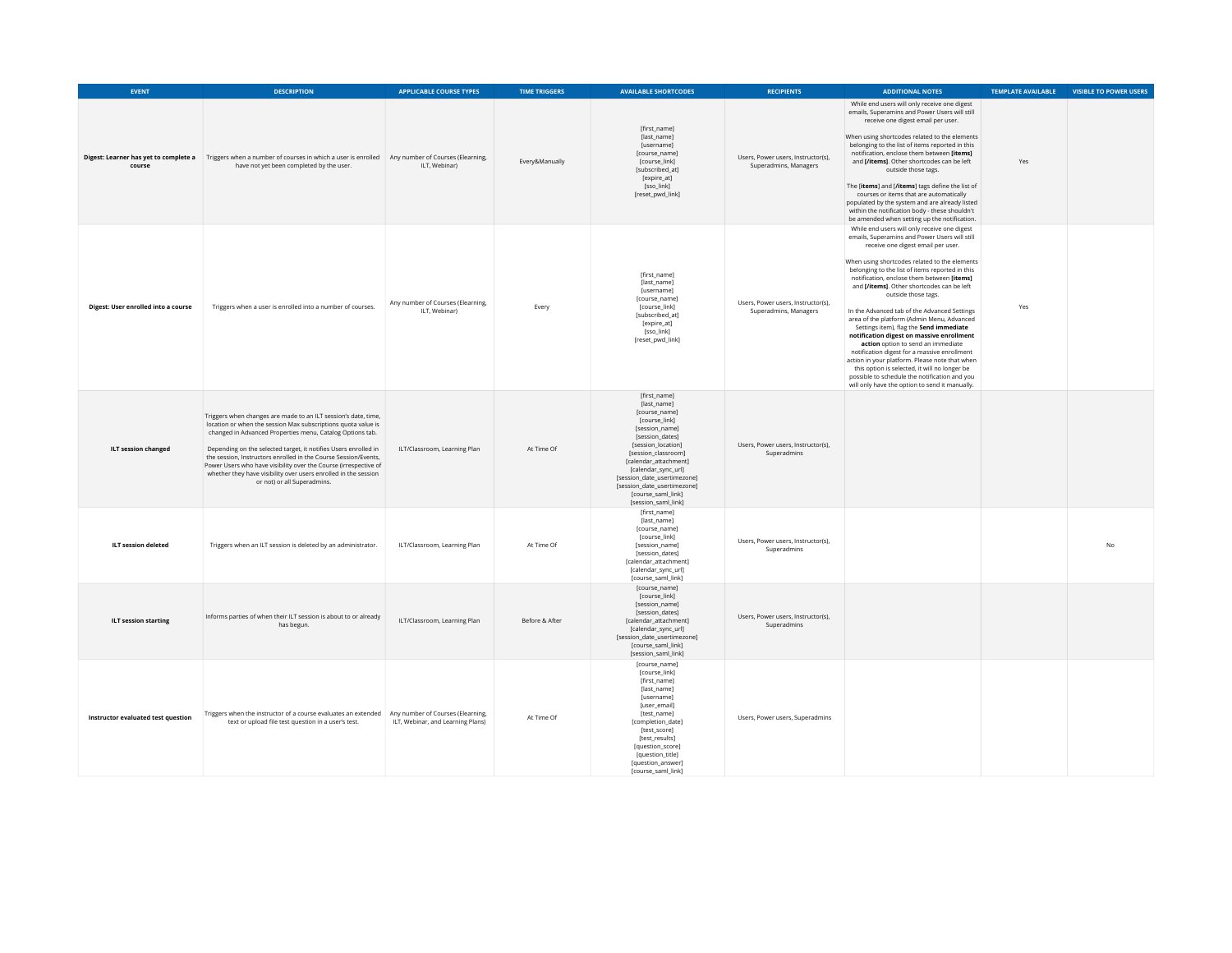| <b>EVENT</b>                                          | <b>DESCRIPTION</b>                                                                                                                                                                                                                                                                        | <b>APPLICABLE COURSE TYPES</b>                                         | <b>TIME TRIGGERS</b> | <b>AVAILABLE SHORTCODES</b>                                                                                                                                                                                                    | <b>RECIPIENTS</b>                                           | <b>ADDITIONAL NOTES</b>                                                                                                                                                                                                                                                     | <b>TEMPLATE AVAILABLE</b> | <b>VISIBLE TO POWER USERS</b> |
|-------------------------------------------------------|-------------------------------------------------------------------------------------------------------------------------------------------------------------------------------------------------------------------------------------------------------------------------------------------|------------------------------------------------------------------------|----------------------|--------------------------------------------------------------------------------------------------------------------------------------------------------------------------------------------------------------------------------|-------------------------------------------------------------|-----------------------------------------------------------------------------------------------------------------------------------------------------------------------------------------------------------------------------------------------------------------------------|---------------------------|-------------------------------|
| Learner completed a course                            | Triggers when a course is marked as complete (all training<br>materials are completed or end object marker is completed).                                                                                                                                                                 | Any number of Courses (Elearning,<br>ILT, Webinar, and Learning Plans) | At Time Of & After   | [first_name]<br>[last_name]<br>[username]<br>[course_name]<br>[course_link]<br>[completed_at]<br>[final_score]<br><b>fuuid1</b><br>[first_multidomain]<br>fcourse idl<br>[course_saml_link]                                    | User, Power users, Instructor(s),<br>Superadmins, Managers  | Please note that this notification is also sent<br>when a Superadmin or Power User manually<br>marks the learner as completing a course.<br>The notification is sent to Power Users only if<br>both the learner and the completed course are<br>assigned to the Power User. | Yes                       |                               |
| Learner completed or failed a test in a<br>course     | Triggers when a user submits a test learning object in a course<br>of any type and the test is immediately marked as completed or Any number of Courses (Elearning,<br>failed (no questions that need evaluation, such as the extended<br>text or upload file question type).             | ILT, Webinar, and Learning Plans)                                      | At Time Of           | [course_name]<br>[course_link]<br>[first_name]<br>[last_name]<br>[username]<br>[user_email]<br>[test_name]<br>fcompletion datel<br>[test_score]<br>[test_results]<br>[course_saml_link]                                        | Power users, Instructor(s), Superadmins                     |                                                                                                                                                                                                                                                                             | Yes                       |                               |
| Learner has yet to complete a course                  | This notificaiton is sent based on enrollment dates, not<br>expiration date. For example, a learner has yet to complete<br>course notification set to send 2 days after the event will be<br>sent two days after the user is enrolled (assuming the user<br>hasn't completed the course). | Any number of Elearning, ILT, or<br>Webinar courses                    | After & Manually     | [first_name]<br>[last_name]<br>fusernamel<br>[course_name]<br>[course_link]<br>[subscribed_at]<br>[expire_at]<br>[sso_link]<br>[reset_pwd_link]                                                                                | Users, Power users, Instructor(s),<br>Superadmins, Managers |                                                                                                                                                                                                                                                                             |                           |                               |
| Learner submitted a test and<br>evalutation is needed | Triggers when a user submits a test learning object in a course<br>of any type and the test needs evaluation from an instructor.<br>This means that the test contains question types (extended text<br>or upload file) that require instructor evaluation                                 | Any number of Elearning, ILT, or<br>Webinar courses                    | At Time Of           | [course_name]<br>[course_link]<br>[first_name]<br>[last_name]<br>[username]<br>[user_email]<br>[test_name]<br>[completion_date]<br>[test_score]<br>[test_results]                                                              | Power users, Instructor(s), Superadmins,<br>Managers        |                                                                                                                                                                                                                                                                             |                           |                               |
| Learner submitted assignment                          | Triggers when a learner an assignment for grading.                                                                                                                                                                                                                                        | Any number of Courses (Elearning,<br>ILT, Webinar, and Learning Plans) | At Time Of           | [first_name]<br>[last_name]<br>[username]<br>[course_name]<br>[course_link]<br>[assignment title]<br>[assignment_date]                                                                                                         |                                                             |                                                                                                                                                                                                                                                                             |                           |                               |
| New category                                          | Triggers when a new course category has been created                                                                                                                                                                                                                                      | N/A                                                                    | At Time Of           | [category_name]                                                                                                                                                                                                                | Users, Power users, Superadmins                             |                                                                                                                                                                                                                                                                             |                           |                               |
| New course                                            | Triggers when a new course has been created.                                                                                                                                                                                                                                              | Applies to all eLearning, ILT and<br>Webinar courses                   | At Time Of           | [course_name]<br>[course_link]                                                                                                                                                                                                 | Power users and Superadmins                                 |                                                                                                                                                                                                                                                                             |                           |                               |
| <b>New ILT session created</b>                        | Triggers each time an ILT session is created by a Superadmin or<br>power user. Sends to all users subscribed to the course.                                                                                                                                                               | ILT/Classroom                                                          | At Time Of           | [first_name]<br>[last_name]<br>[course_name]<br>[course_link]<br>[session_name]<br>[session_dates]<br>[calendar_attachment]<br>[calendar_sync_url]                                                                             | Users, Power users, Instructor(s),<br>Superadmins           |                                                                                                                                                                                                                                                                             |                           |                               |
| Training material has been created                    | Triggers when a new learning object has been created in a<br>course.                                                                                                                                                                                                                      | Any number of Courses (Elearning,<br>ILT, Webinar, and Learning Plans) | At Time Of           | [course_name]<br>[lo_title]<br>[course_link]<br>[lo_type]                                                                                                                                                                      | Users, Power users, Instructor(s),<br>Superadmins           |                                                                                                                                                                                                                                                                             |                           | <b>No</b>                     |
| <b>User approved into ILT session</b>                 | Notifies the audience that a user has been approved by an<br>administrator to an ILT session. Users receive this notification<br>when they are approved. Power users must be assigned the<br>course and user to receive then notification.                                                | ILT/Classroom                                                          | At Time Of           | [session_name]<br>[session dates]<br>[session_location]<br>[session_classroom]<br>[course_link]<br>[first_name]<br>[last_name]<br>[course_name]<br>[calendar_attachment]<br>[calendar_sync_url]<br>[session_date_usertimezone] | Users, Power users, Instructor(s),<br>Superadmins           |                                                                                                                                                                                                                                                                             |                           |                               |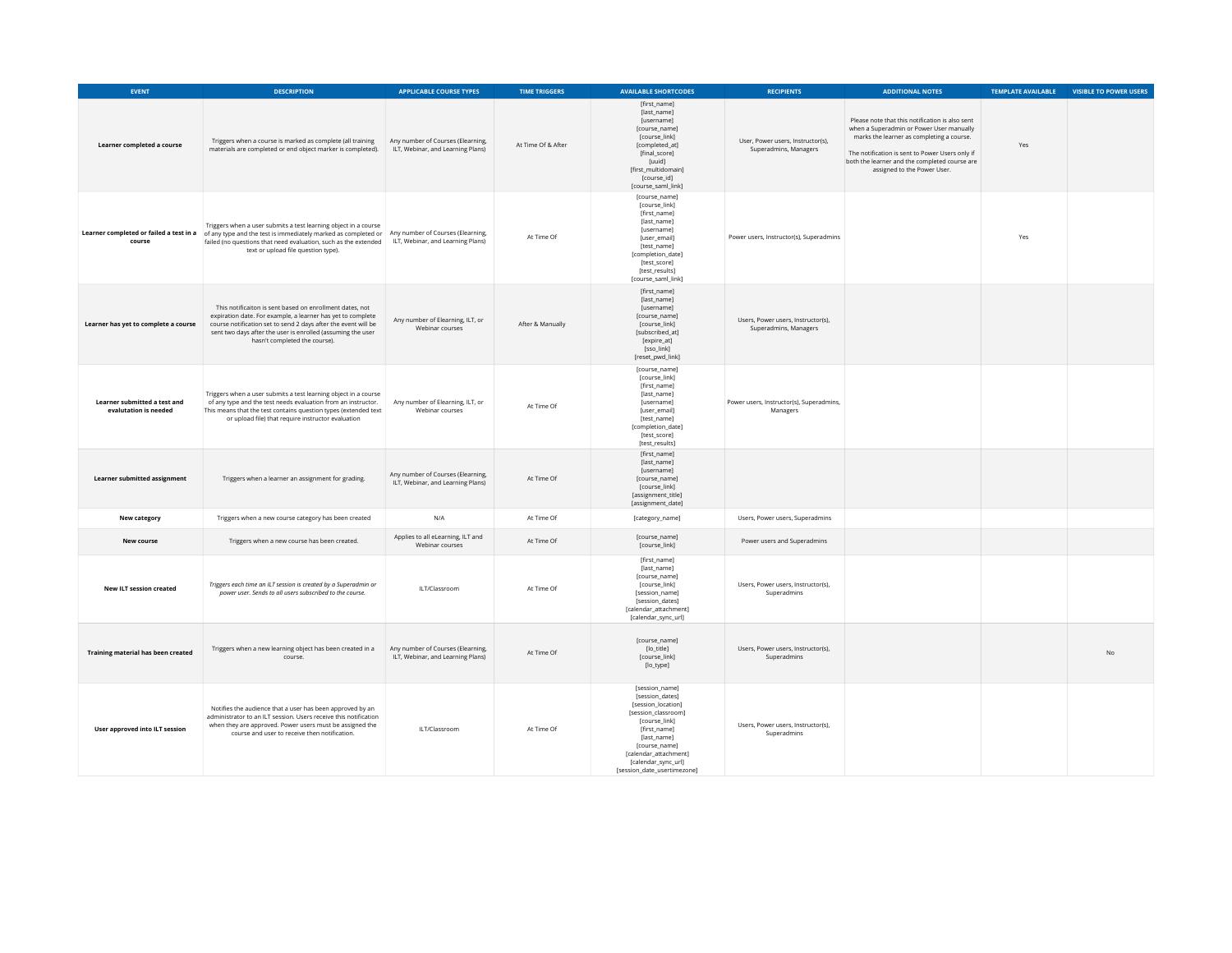| EVENT                                                      | <b>DESCRIPTION</b>                                                                                                                                                                                                                                                     | <b>APPLICABLE COURSE TYPES</b>                                         | <b>TIME TRIGGERS</b> | <b>AVAILABLE SHORTCODES</b>                                                                                                                                                                                                    | <b>RECIPIENTS</b>                                           | <b>ADDITIONAL NOTES</b> | <b>TEMPLATE AVAILABLE</b> | VISIBLE TO POWER USERS |
|------------------------------------------------------------|------------------------------------------------------------------------------------------------------------------------------------------------------------------------------------------------------------------------------------------------------------------------|------------------------------------------------------------------------|----------------------|--------------------------------------------------------------------------------------------------------------------------------------------------------------------------------------------------------------------------------|-------------------------------------------------------------|-------------------------|---------------------------|------------------------|
| User bought a course                                       | Triggers when a course has been successfully purchased.                                                                                                                                                                                                                | Any number of Courses (Elearning,<br>ILT, Webinar, and Learning Plans) | At Time Of           | [first_name]<br>[last_name]<br>[username]<br>[order_receipt]<br>[order_id]<br>[payment_date]<br>[subtotal]<br>[discount]<br>[total_paid]<br>[company]<br>[address]<br>[state]<br>[zip]<br>[city]<br>[country]<br>[order_items] | Users, Power users, Instructor(s),<br>Superadmins           |                         |                           |                        |
| <b>Users enrolled in ILT session</b>                       | Notifies the audience when a user has been enrolled to an ILT<br>session<br>Please note that this does not apply to moderated self-<br>enrollment.                                                                                                                     | ILT/Classroom                                                          | At Time Of           | [session_name]<br>[session_dates]<br>[session_location]<br>[session_classroom]<br>[course_link]<br>[first_name]<br>[last_name]<br>[course_name]<br>[calendar attachment]<br>[calendar_sync_url]                                | Users, Power users, Instructor(s),<br>Superadmins           |                         |                           |                        |
| User enrolled to a course                                  | Triggered when an Admin or Instructor enrolls one user in an<br>Elearning course. Also triggered when a user self-enrolls from a<br>course catalog into a course.                                                                                                      | Any number of courses (ELearning,<br>ILT/Classroom, Webinar)           | At Time Of & After   | [first_name]<br>[last_name]<br>[username]<br>[course_name]<br>[course_link]<br>[subscribed_at]<br>[expire_at]<br>[sso_link]<br>[reset_pwd_link]                                                                                | Users, Power Users, Instructor(s),<br>Superadmins, Managers |                         | Yes                       |                        |
| User has failed ILT session                                | Triggers when an admin or instructor fails a learner in an ILT<br>session.                                                                                                                                                                                             | ILT/Classroom, Learning Plan                                           | At Time Of           | [course_name]<br>[course_link]<br>[session_name]<br>[first_name]<br>[last_name]<br>[username]                                                                                                                                  | Users, Power users, Instructor(s),<br>Superadmins           |                         |                           |                        |
| User has passed ILT session                                | Triggers when an admin or instructor passes a learner in an ILT<br>session.                                                                                                                                                                                            | ILT/Classroom                                                          | At Time Of           | [course_name]<br>[course_link]<br>[session_name]<br>[first_name]<br>[last_name]<br>[username]                                                                                                                                  | Users, Power users, Instructor(s),<br>Superadmins           |                         |                           |                        |
|                                                            | User level has been changed in a course Triggers when an admin adjusts the user level of a user within a Any number of Courses (Elearning,<br>course.                                                                                                                  | ILT, Webinar, and Learning Plans)                                      | At Time Of           | [first_name]<br>[last_name]<br>[username]<br>[course_name]<br>[user course level]<br>[course_link]                                                                                                                             | Users, Power users, Instructor(s),<br>Superadmins           |                         |                           |                        |
| <b>Users unenrolled from ILT session</b>                   | Notifies the audience when a user has been unenrolled from an<br>ILT session.                                                                                                                                                                                          | Il T/Classroom                                                         | At Time Of           | [first_name]<br>[last_name]<br>[session_name]<br>[session dates]<br>[session_location]<br>[session_classroom]<br>[course_link]<br>[calendar_attachment]<br>[calendar_sync_url]                                                 | Users, Power users, Instructor(s),<br>Superadmins           |                         |                           |                        |
| User unenrolled from a course                              | Triggered when an Admin or Instructor unenrolls a user from a<br>course. Also triggered when a user self-unenrolls from a course<br>catalog into a course.                                                                                                             | Elearning, Webinar, ILT Classroom,<br>Learning Plan                    | At Time Of           | [first_name]<br>[last_name]<br>[username]<br>[course_name]<br>[course_link]                                                                                                                                                    | Users, Power users, Superadmins                             |                         |                           |                        |
| subscription                                               | User waiting to be approved in platform Triggered when a user tries to self-register into the platform.<br>Registration must be approved by the Superadmin.                                                                                                            | N/A                                                                    | At Time Of           | [first_name]<br>[last_name]<br>[username]<br>[user_email]                                                                                                                                                                      | Superadmin                                                  |                         |                           | <b>No</b>              |
| User waiting to be approved to a<br><b>Webinar session</b> | Triggered when a user self-enrolls into a Webinar session. The<br>notification is always sent when the course enrollment policy is<br>set to Admin approval, and when it set to Free but the user is<br>placed in the course waiting list because the session is full. | Webinar, Learning Plan                                                 | At Time Of           | [session_name]<br>[session_dates]<br>[course_link]<br>[first_name]<br>flast namel<br>[course_name]<br>[calendar_attachment]<br>[calendar_sync_url]<br>[webinar_tool]<br>[webinar_session_details]                              | Users. Power users. Instructor(s).<br>Superadmins, Managers |                         |                           |                        |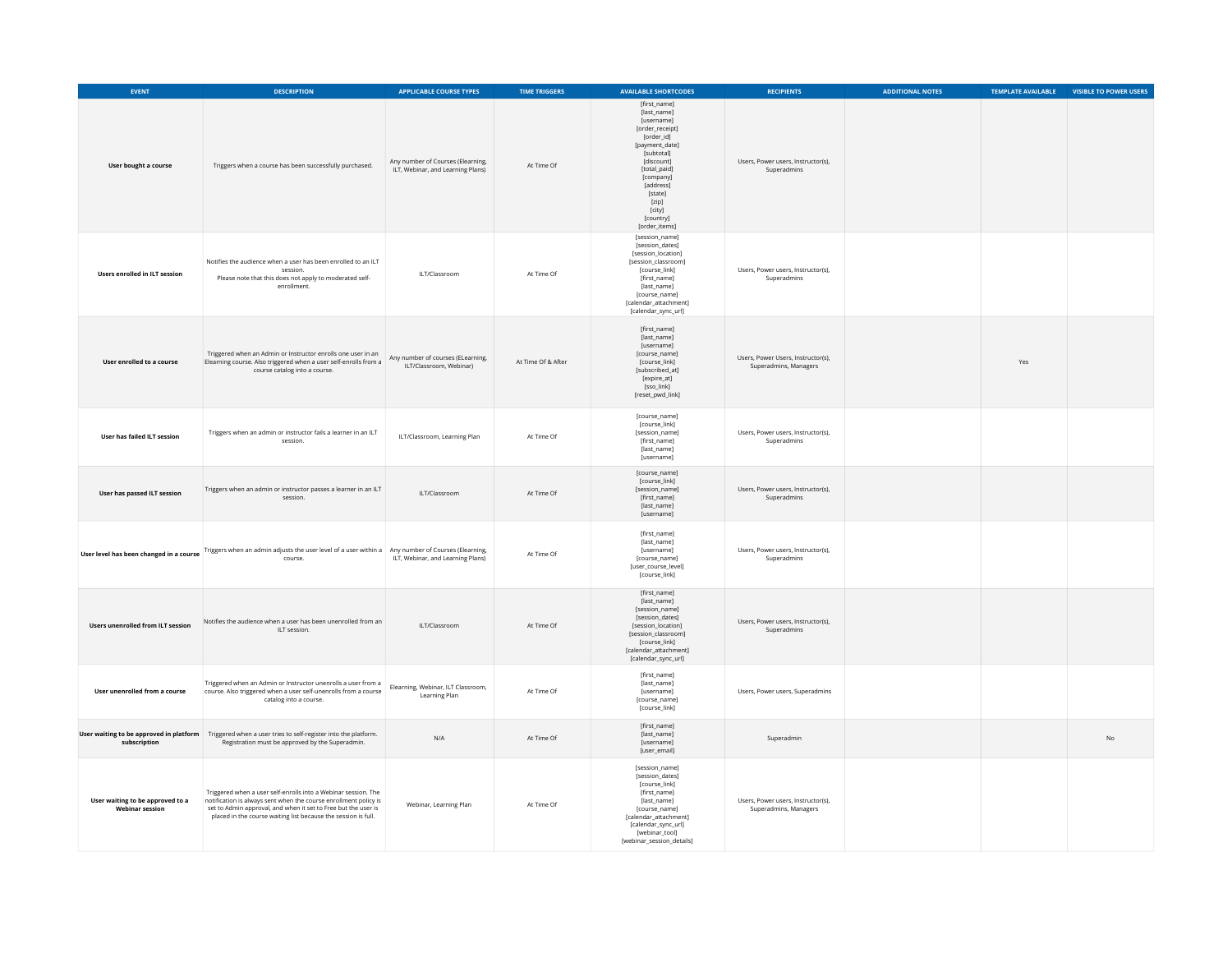| <b>EVENT</b>                                | <b>DESCRIPTION</b>                                                                                                                                                                                                                                                                                       | <b>APPLICABLE COURSE TYPES</b>                                         | <b>TIME TRIGGERS</b> | <b>AVAILABLE SHORTCODES</b>                                                                                                                                                                                                                                                                         | <b>RECIPIENTS</b>                                           | <b>ADDITIONAL NOTES</b> | <b>TEMPLATE AVAILABLE</b> | <b>VISIBLE TO POWER USERS</b> |
|---------------------------------------------|----------------------------------------------------------------------------------------------------------------------------------------------------------------------------------------------------------------------------------------------------------------------------------------------------------|------------------------------------------------------------------------|----------------------|-----------------------------------------------------------------------------------------------------------------------------------------------------------------------------------------------------------------------------------------------------------------------------------------------------|-------------------------------------------------------------|-------------------------|---------------------------|-------------------------------|
| session                                     | Triggered when a user self-enrolls into a ILT session. The<br>User waiting to be approved to an ILT notification is always sent when the course enrollment policy is<br>set to Admin approval, and when it set to Free but the user is<br>placed in the course waiting list because the session is full. | ILT/Classroom, Learning Plan                                           | At Time Of           | [session_name]<br>[session_dates]<br>[session_location]<br>[session_classroom]<br>[course_link]<br>[first_name]<br>[last name]<br>[course_name]<br>[calendar attachment]<br>[calendar_sync_url]                                                                                                     | Users, Power users, Instructor(s),<br>Superadmins, Managers |                         |                           |                               |
| User waiting to be enrolled in a course     | Notifies the audience that a user is in the waiting list for a<br>course without any session selected                                                                                                                                                                                                    | Any number of Courses (Elearning,<br>ILT, Webinar, and Learning Plans) | At Time Of & After   | [first_name]<br>[last_name]<br>[username]<br>[course_name]<br>[course_link]<br>[subscribed at]<br>[session_name] Only for Classroom courses.<br>[session_dates] Only for Classroom courses.<br>[session_location] Only for Classroom courses.<br>[session_classroom] Only for Classroom<br>courses. | Users, Power users, Instructor(s),<br>Superadmins, Managers |                         |                           |                               |
| User was approved into Webinar session      | Triggered when the Superadmin approves the self-enrollment<br>of the user in a Webinar session.                                                                                                                                                                                                          | Webinar, Learning Plan                                                 | At Time Of           | [session_name]<br>[session dates]<br>[course_link]<br>[first_name]<br>[last_name]<br>[course_name]<br>[calendar_attachment]<br>[calendar_sync_url]<br>[webinar_tool]<br>[webinar_session_details]                                                                                                   | Users, Power users, Instructor(s),<br>Superadmins           |                         |                           |                               |
| User was declined from a Webinar<br>session | Triggered when the Superadmin rejects the self-enrollment of<br>the user in a Webinar session.                                                                                                                                                                                                           | Webinar                                                                | At Time Of           | [session_name]<br>[session_dates]<br>[course_link]<br>[first_name]<br>[last_name]<br>[course_name]<br>[calendar_attachment]<br>[calendar_sync_url]<br>[webinar_tool]<br>[webinar_session_details]                                                                                                   | Users, Power users, Instructor(s),<br>Superadmins           |                         |                           |                               |
| User was declined from an ILT session       | Triggered when the Superadmin rejects the self-enrollment of<br>the user in an ILT session.                                                                                                                                                                                                              | ILT/Classroom, Learning Plan                                           | At Time Of           | [session_name]<br>[session_dates]<br>[session_location]<br>[session_classroom]<br>[course link]<br>[first_name]<br>[last_name]<br>[course_name]<br>[calendar_attachment]<br>[calendar_sync_url]                                                                                                     | Users, Power users, Instructor(s),<br>Superadmins           |                         |                           |                               |
| <b>Users enrolled in Webinar session</b>    | Triggered when the user is enrolled by a Superadmin into a<br>Webinar session, or when a user self-enrolls into a webinar<br>session when there is no approval needed by the Superadmin.                                                                                                                 | Webinar, Learning Plan                                                 | At Time Of           | [session name]<br>[session_dates]<br>[course_link]<br>[first_name]<br>[last_name]<br>[course_name]<br>[calendar_attachment]<br>[calendar_sync_url]<br>[webinar_tool]<br>[webinar_session_details]                                                                                                   | Users, Power users, Instructor(s),<br>Superadmins           |                         |                           |                               |
|                                             | Triggered when the user is unenrolled by a Superadmin into a<br>Users unenrolled from Webinar session Webinar session, or when a user self-unenrolls into a webinar<br>session (when possible).                                                                                                          | Webinar, Learning Plan                                                 | At Time Of           | [session_name]<br>[session_dates]<br>[course_link]<br>[first_name]<br>[last_name]<br>[course_name]<br>[calendar_attachment]<br>[calendar_sync_url]<br>[webinar_tool]<br>[webinar session details]                                                                                                   | Users, Power users, Instructor(s),<br>Superadmins           |                         |                           |                               |
| Webinar session changed                     | Notifies the audience when the details of a webinar session like<br>time, place, date, etc., have changed.                                                                                                                                                                                               | Webinar                                                                | At Time Of           | [course_name]<br>[course_link]<br>[session_name]<br>[session dates]<br>[calendar_attachment]<br>[calendar_sync_url]<br>[webinar_tool]<br>[webinar_session_details]                                                                                                                                  | Users, Power users, Instructor(s),<br>Superadmins           |                         |                           |                               |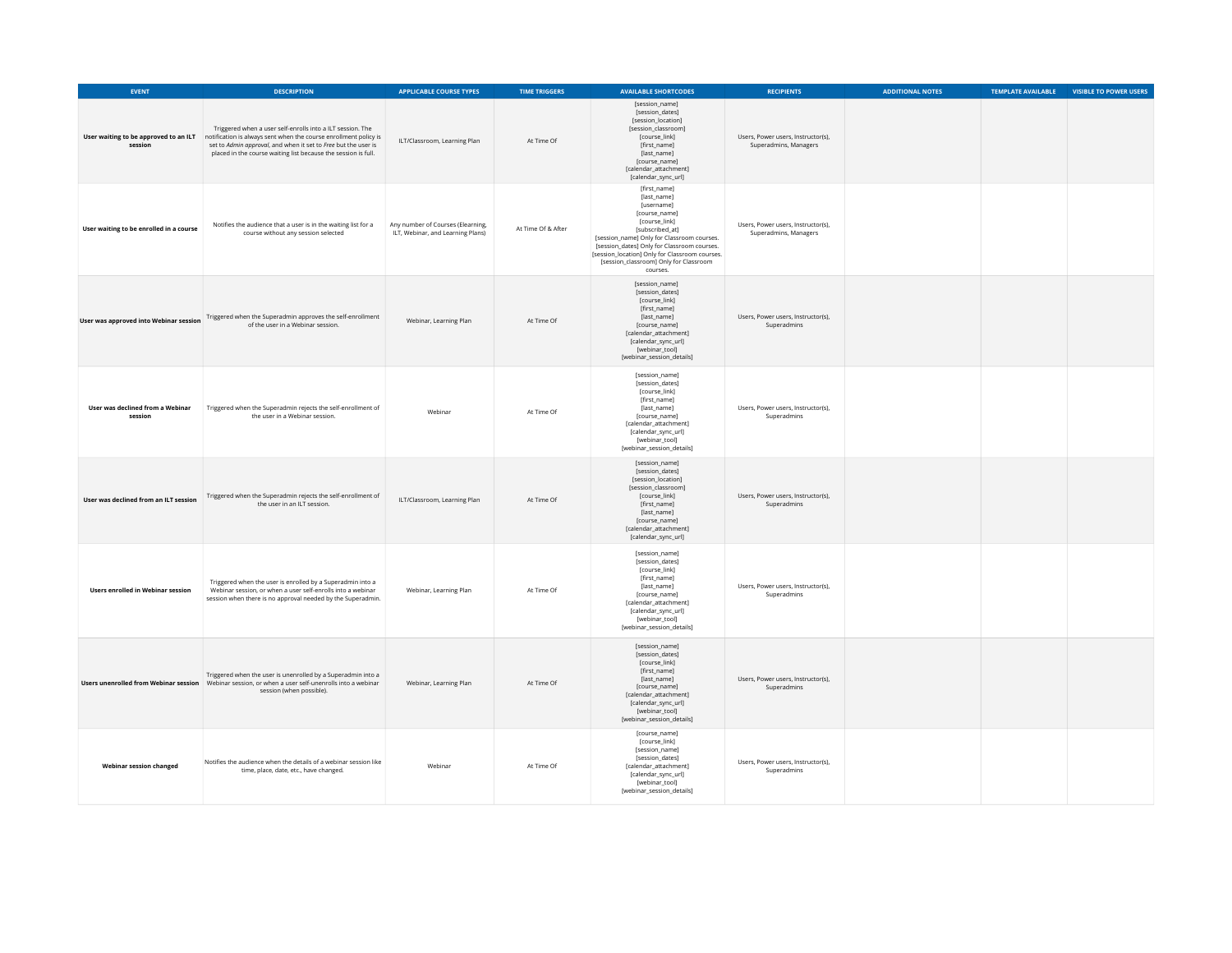| <b>EVENT</b>                         | <b>DESCRIPTION</b>                                                                                                                                                                                                                                                                                                                                                                             | <b>APPLICABLE COURSE TYPES</b>                                               | <b>TIME TRIGGERS</b> | <b>AVAILABLE SHORTCODES</b>                                                                                                                                                                                                                                        | <b>RECIPIENTS</b>                                 | <b>ADDITIONAL NOTES</b> | TEMPLATE AVAILABLE | <b>VISIBLE TO POWER USERS</b> |  |  |
|--------------------------------------|------------------------------------------------------------------------------------------------------------------------------------------------------------------------------------------------------------------------------------------------------------------------------------------------------------------------------------------------------------------------------------------------|------------------------------------------------------------------------------|----------------------|--------------------------------------------------------------------------------------------------------------------------------------------------------------------------------------------------------------------------------------------------------------------|---------------------------------------------------|-------------------------|--------------------|-------------------------------|--|--|
| <b>Webinar session created</b>       | Notifies the audience that a webinar session has been created.<br>For power users, they will need to be assigned the course in<br>which the session was created and the user who created the<br>session.                                                                                                                                                                                       | Webinar                                                                      | At Time Of           | [course_name]<br>[course_link]<br>[session name]<br>[session_dates]<br>[calendar_attachment]<br>[calendar_sync_url]<br>[webinar_tool]<br>[webinar_session_details]                                                                                                 | Power users, Superadmins                          |                         |                    | <b>No</b>                     |  |  |
| Webinar session deleted              | Notifies the audience that a webinar session has been deleted<br>by an administrator at the time of the event.                                                                                                                                                                                                                                                                                 | Webinar                                                                      | At Time Of           | [course_name]<br>[course_link]<br>[session_name]<br>[session_dates]<br>[calendar_attachment]<br>[calendar_sync_url]<br>[webinar_tool]                                                                                                                              | Users, Power users, Instructor(s),<br>Superadmins |                         |                    |                               |  |  |
| <b>Webinar session starting</b>      | Notifies the audience that a webinar session is starting at a<br>defined interval before the start time.                                                                                                                                                                                                                                                                                       | Webinar                                                                      | Before & After       | [course_name]<br>[course_link]<br>[session_name]<br>[session_dates]<br>[calendar_attachment]<br>[calendar_sync_url]<br>[webinar_tool]<br>[webinar_session_details]                                                                                                 | Users, Power users, Instructor(s),<br>Superadmins |                         |                    |                               |  |  |
| Manager request not accepted         | Triggers when a user does not accept a manager request to<br>confirm their association.                                                                                                                                                                                                                                                                                                        | N/A                                                                          | At Time Of           | [manager_first_name]<br>manager_last_name]<br>[manager_username]<br>[manager_email]<br>[manager_level]<br>[subordinate_first_name]<br>[subordinate_last_name]<br>[subordinate_username]<br>[subordinate email]<br>[subordinate_level] [lms_link]<br>[manager_type] | Users, Power Users, Superadmins                   |                         |                    |                               |  |  |
| Team member added to a team          | Triggers when a user accepts a manager request to confirm<br>their association or identifies a manager as his/her manager,<br>and when an Admin or Power User creates or forces an<br>association from the Manage Team Request page.                                                                                                                                                           | N/A                                                                          | At Time Of           | [manager_first_name]<br>manager_last_name]<br>[manager_username]<br>[manager_email]<br>[manager level]<br>[subordinate_first_name]<br>[subordinate_last_name]<br>[subordinate_username]<br>[subordinate_email]<br>[subordinate_level] [lms_link]<br>[manager_type] | Managers, Power Users, Superadmins                |                         |                    |                               |  |  |
| Admin asks to check your team        | Triggers when an Admin or a Power User selects the Send<br>notification to a Manager option from the Manage Team<br>Request page when the association request is in Pending<br>status, to inform the manager that the team member has not<br>accepted the request yet. When this notification is sent as a<br>mass action to more than 99 users, a background job will<br>automatically start. | N/A                                                                          | At Time Of           | [manager_first_name]<br>manager_last_name]<br>[manager_username]<br>[manager_email]<br>[manager_level]<br>[subordinate_first_name]<br>[subordinate_last_name]<br>fsubordinate usernamel<br>[subordinate email]<br>[subordinate_level] [lms_link]<br>[manager_type] | Users, Power Users, Superadmins                   |                         |                    |                               |  |  |
|                                      |                                                                                                                                                                                                                                                                                                                                                                                                |                                                                              |                      | <b>CERTIFICATION NOTIFICATIONS</b>                                                                                                                                                                                                                                 |                                                   |                         |                    |                               |  |  |
| <b>Certification has been issued</b> | This notification is triggered when a certification is received<br>after the completion of any course.<br>This trigger requires the [Re-certification and Retraining<br>APP] to be active.                                                                                                                                                                                                     | This is applied to all course that have<br>a certification assigned to them. | At Time Of & After   | [cert_title]<br>[cert_description]<br>[cert_expire_at]<br>[cert_issued_on]<br>[cert_item_name]<br>[cert_item_type]<br><b>fusernamel</b><br>[first_name]<br>[last_name]<br>[user_email]                                                                             | Users, Power users, Superadmins                   |                         |                    | <b>No</b>                     |  |  |
| <b>Certification has expired</b>     | This notification is triggered when a certification is approaching<br>its due date.<br>This trigger requires the [Re-certification and Retraining<br>APP] to be active.                                                                                                                                                                                                                        | This is applied to all course that have<br>a certification assigned to them. | Before & After       | [cert_title]<br>[cert_description]<br>[cert_expire_at]<br>[cert_issued_on]<br>[cert_item_name]<br>[cert_item_type]<br>[renew_link]<br>[username]<br>Ifirst namel<br>[last_name]<br>[user_email]                                                                    | Users, Power users, Superadmins                   |                         |                    | No                            |  |  |
| <b>GAMIFICATION NOTIFICATIONS</b>    |                                                                                                                                                                                                                                                                                                                                                                                                |                                                                              |                      |                                                                                                                                                                                                                                                                    |                                                   |                         |                    |                               |  |  |
| <b>Contest Completed</b>             | Triggers when a contest timeframe has elapsed.<br>This trigger requires the [Gamification APP] to be active.                                                                                                                                                                                                                                                                                   | N/A                                                                          | All                  | [contest_description]<br>[contest_end_date]<br>[contest_goal]<br>[contest_link]<br>[contest_name]<br>[contest_start_date]                                                                                                                                          | Users, Power Users, Superadmins                   |                         |                    | <b>No</b>                     |  |  |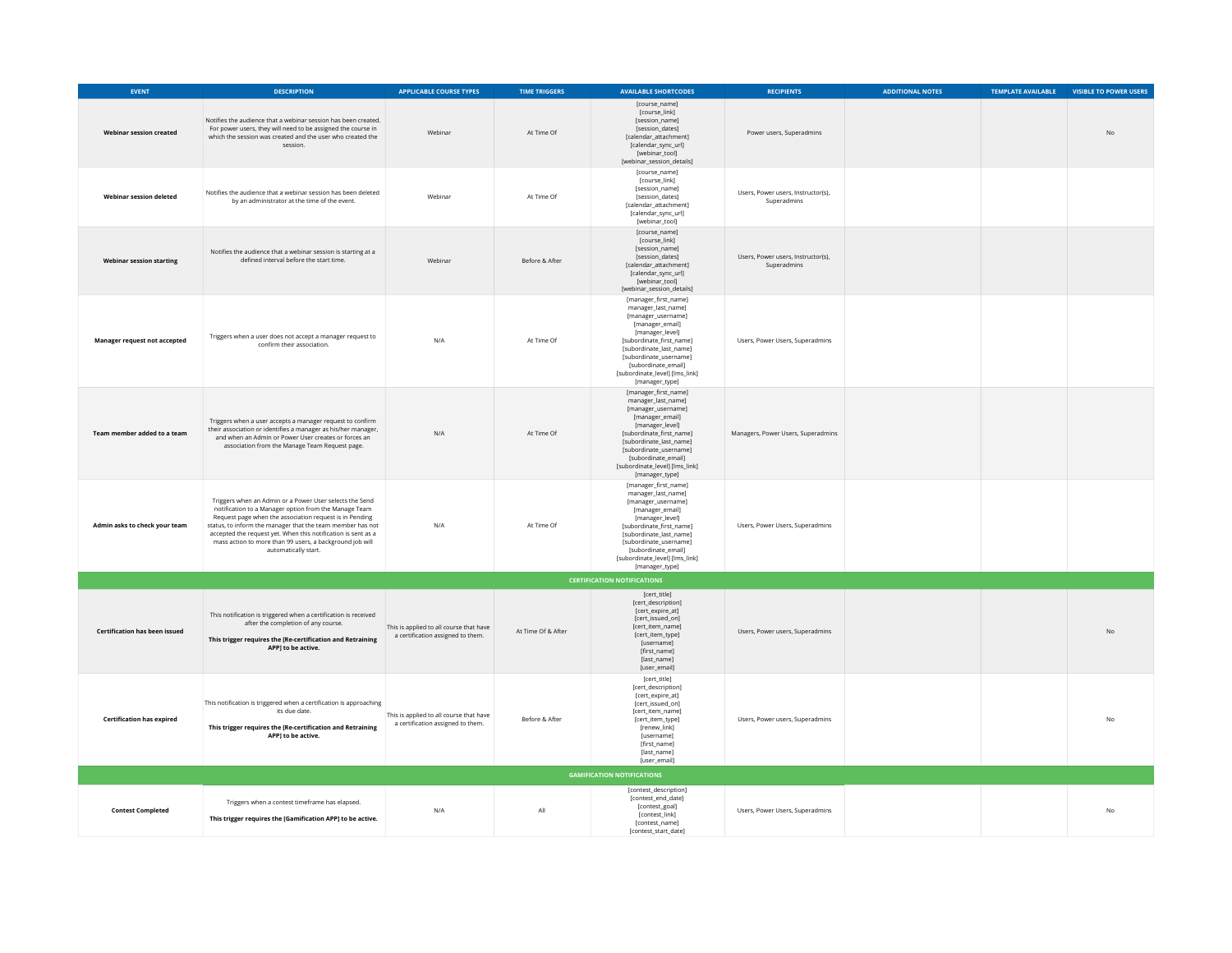| <b>EVENT</b>                              | <b>DESCRIPTION</b>                                                                                                                                                                                       | <b>APPLICABLE COURSE TYPES</b>                                         | <b>TIME TRIGGERS</b>       | <b>AVAILABLE SHORTCODES</b>                                                                                                                                                                                                                                                                                                                                                                           | <b>RECIPIENTS</b>               | <b>ADDITIONAL NOTES</b>                                                                                                                                                            | TEMPLATE AVAILABLE | <b>VISIBLE TO POWER USERS</b> |
|-------------------------------------------|----------------------------------------------------------------------------------------------------------------------------------------------------------------------------------------------------------|------------------------------------------------------------------------|----------------------------|-------------------------------------------------------------------------------------------------------------------------------------------------------------------------------------------------------------------------------------------------------------------------------------------------------------------------------------------------------------------------------------------------------|---------------------------------|------------------------------------------------------------------------------------------------------------------------------------------------------------------------------------|--------------------|-------------------------------|
| <b>New Contest Started</b>                | Triggers when an admin creates a new contest.<br>This trigger requires the [Gamification APP] to be active.                                                                                              | N/A                                                                    | All                        | [contest_description]<br>[contest end date]<br>[contest_goal]<br>[contest_link]<br>[contest_name]<br>[contest_start_date]                                                                                                                                                                                                                                                                             | Users, Power Users, Superadmins |                                                                                                                                                                                    |                    | N <sub>0</sub>                |
| Superadmin approved the reward<br>request | Triggers when a Superadmin approves a reward request<br>submitted by a learner from inside the Rewards Marketplace.                                                                                      | N/A                                                                    | At Time Of                 | [first_name]<br>[last_name]<br>[username]<br>[reward_name]<br>[reward_coins]<br>[reward_request_date]                                                                                                                                                                                                                                                                                                 | Users, Superadmins              |                                                                                                                                                                                    |                    |                               |
| Superadmin rejected the reward<br>request | Triggers when a Superadmin rejects a reward request<br>submitted by a learner from inside the Rewards Marketplace.                                                                                       | N/A                                                                    | At Time Of                 | [first_name]<br>[last_name]<br>[username]<br>freward namel<br>[reward_coins]<br>[reward_request_date]                                                                                                                                                                                                                                                                                                 | Users, Superadmins              |                                                                                                                                                                                    |                    |                               |
| User asked to redeem a reward             | Triggers when a user asks to redeem their coins for a reward in<br>the Rewards Marketplace. The notification is sent to the<br>Superadmin.                                                               | N/A                                                                    | At Time Of                 | [first_name]<br>[last_name]<br><b>fusernamel</b><br>[reward_name]<br>[reward_coins]<br>[reward_request_date]                                                                                                                                                                                                                                                                                          | Superadmins                     |                                                                                                                                                                                    |                    | <b>No</b>                     |
|                                           |                                                                                                                                                                                                          |                                                                        |                            | <b>OTHER NOTIFICATIONS</b>                                                                                                                                                                                                                                                                                                                                                                            |                                 |                                                                                                                                                                                    |                    |                               |
| <b>E-Commerce settings were changed</b>   | Triggered when an Admin updates the Ecommerce settings, any<br>of them.                                                                                                                                  | N/A                                                                    | At Time Of, Before & After | [username]<br>[first_name]<br>[last_name]<br>[user_email]                                                                                                                                                                                                                                                                                                                                             | Superadmin                      |                                                                                                                                                                                    |                    | No                            |
| Send an external notification             | A notification type that can be triggered remotely from a third<br>party using APIs. Must have the one of the following fields:<br>Docebo User ID, Docebo username, and Docebo Unique User<br>ID (UUID). | N/A                                                                    | At Time Of                 | [username]<br>[first_name]<br>[last_name]<br>[user_email]<br>[user_password]<br>[lms_link]<br>[register_date]<br>[verification link]<br>[course_name]<br>[course_link]<br>[expire_at]<br>[session_name]<br>[session_dates]<br>[session_location]<br>[webinar_session_details]<br>[learningplan_code]<br>[learningplan_name]<br>[learningplan_user_validity_start]<br>[learningplan_user_validity_end] | External                        | Used for the Course has Changed webhook for<br>the Automation App.<br>The [user_password] shortcode will be<br>substituted by the Reset Your Password link in<br>the notification. |                    |                               |
| <b>New Privacy Policy Version</b>         | Triggered when a new version of any privacy policy (default or<br>not) is created in the platform.                                                                                                       | N/A                                                                    | At Time Of                 | [subdomain_name]<br>[subdomain_url]<br>[user_email]<br>[username]                                                                                                                                                                                                                                                                                                                                     | Users, Power Users, Superadmins |                                                                                                                                                                                    | Yes                | $\mathsf{No}$                 |
| <b>New Terms &amp; Conditions Version</b> | Triggered when a new version of any terms & conditions<br>(default or not) is created in the platform                                                                                                    | N/A                                                                    | At Time Of                 | [subdomain_name]<br>[subdomain_url]<br>[user_email]<br>[username]                                                                                                                                                                                                                                                                                                                                     | Users, Power Users, Superadmins |                                                                                                                                                                                    |                    | $\rm No$                      |
| <b>New Wire Transfer Transaction</b>      | This notification is sent to users selecting wire transfer as<br>payment method for their purchase. It should include all the<br>bank details needed by the user to complete the payment.                | Any number of Courses (Elearning,<br>ILT, Webinar, and Learning Plans) | At Time Of                 | [first_name]<br>[last_name]<br>[username]<br>[order_receipt]<br>[order_id]<br>[subtotal]<br>[discount]<br>[total_paid]<br>[company]<br>[address]<br>[state]<br>[zip]<br>[city]<br>[country]<br>forder items]<br>[bank_details]<br>[transaction_deadline]                                                                                                                                              | Users                           |                                                                                                                                                                                    |                    | No                            |
| Wire transfer transaction cancelled       | This notification is sent to users who purchased a course and Any number of Courses (Elearning,<br>paid via wire transfer, when their transaction is cancelled by a<br>Superadmin                        | ILT, Webinar, and Learning Plans)                                      | At Time Of                 | [order_id]<br>[order_receipt]<br>[order_items]<br><b>fusernamel</b><br>[first_name]<br>[last_name]<br>[date_of_order_cancellation]<br>[payment_date]<br>[admin_who_cancelled]                                                                                                                                                                                                                         | Users                           |                                                                                                                                                                                    |                    | <b>No</b>                     |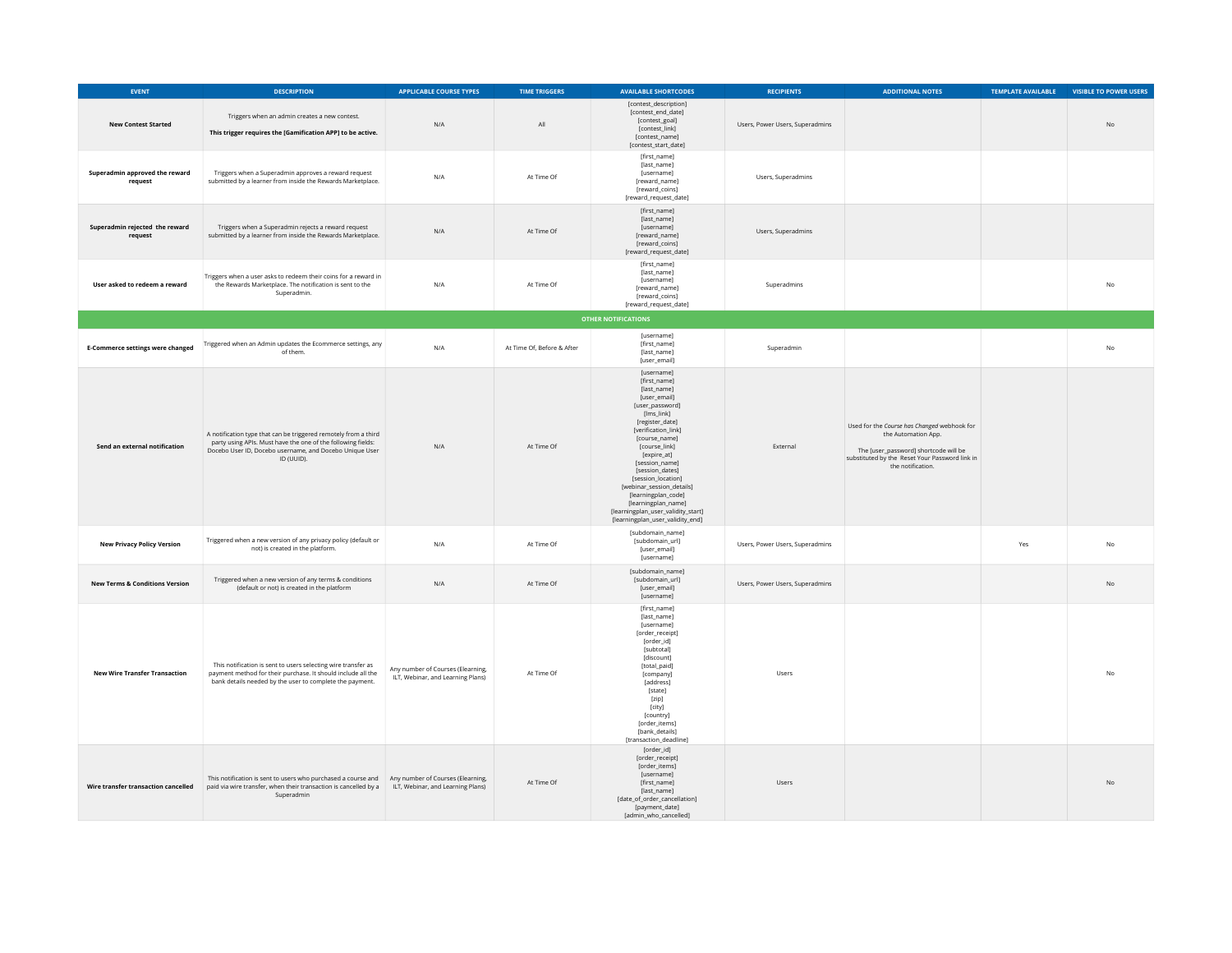| EVENT                                                  | <b>DESCRIPTION</b>                                                                                                                                     | <b>APPLICABLE COURSE TYPES</b>                                                | <b>TIME TRIGGERS</b> | <b>AVAILABLE SHORTCODES</b>                                                                                                                                                                                                                                                      | <b>RECIPIENTS</b>                                 | <b>ADDITIONAL NOTES</b> | <b>TEMPLATE AVAILABLE</b> | VISIBLE TO POWER USERS |  |  |  |
|--------------------------------------------------------|--------------------------------------------------------------------------------------------------------------------------------------------------------|-------------------------------------------------------------------------------|----------------------|----------------------------------------------------------------------------------------------------------------------------------------------------------------------------------------------------------------------------------------------------------------------------------|---------------------------------------------------|-------------------------|---------------------------|------------------------|--|--|--|
| Wire transfer transaction marked as<br>paid            | This notification is sent to the users who purchased a course<br>and paid via wire transfer as a confirmation that the payment<br>has been received.   | Any number of Courses (Elearning,<br>ILT, Webinar, and Learning Plans)        | At Time Of           | [first_name]<br>[last_name]<br><b>fusernamel</b><br>[order_receipt]<br>[order_id]<br>[subtotal]<br><b>fdiscount1</b><br>[total_paid]<br>[company]<br>[address]<br>[state]<br>[zip]<br>[city]<br>[country]<br>[order_items]<br>[admin_who_approved]<br>[date_of_payment_accepted] | Users                                             |                         |                           | No                     |  |  |  |
| <b>User modified his Privacy Policy</b><br>preferences | Triggered when a user has changed changed their acceptance<br>status for a privacy policy to which they are assigned                                   | N/A                                                                           | At Time Of           | <b>fusernamel</b><br>[first_name]<br>[last_name]<br>[privacy_policy_name]<br>[privacy_policy_version]<br>[subdomain_name]<br>[previous_answers]<br>[current_answers]                                                                                                             | Superadmins                                       |                         |                           | <b>No</b>              |  |  |  |
| User modified his Terms & Conditions<br>preferences    | Triggered when a user has changed changed their acceptance<br>status for the terms & conditions to which they are assigned                             | N/A                                                                           | At Time Of           | [username]<br>Ifirst namel<br>[last_name]<br>[tc_name]<br>[tc_version]<br>[subdomain_name]<br>[tc_previous_answer]<br>[tc_current_answer]                                                                                                                                        | Superadmins                                       |                         |                           | <b>No</b>              |  |  |  |
| Your content tags are ready                            | Triggered when all of the content tags added to your assets by<br>your platform's artificial intelligence are done generating                          | N/A                                                                           | At Time Of           | [tag_content_title]<br>[tag_content_url]<br>[tag_content_tags]                                                                                                                                                                                                                   | Users, Power Users, Superadmins,<br>Instructors   |                         |                           | N <sub>0</sub>         |  |  |  |
| <b>LEARNING PLAN NOTIFICATIONS</b>                     |                                                                                                                                                        |                                                                               |                      |                                                                                                                                                                                                                                                                                  |                                                   |                         |                           |                        |  |  |  |
| Learner has completed a learning plan                  | Triggers when all courses in a learning plan have been marked<br>as complete.                                                                          | Any number of learning plans or<br>courses that are within a learning<br>plan | At Time Of           | [first_name]<br>[last_name]<br>[username]<br>[learningplan_name]<br>[completed_at]<br>[certificate_url]                                                                                                                                                                          | Users, Power users, Instructor(s),<br>Superadmins |                         |                           |                        |  |  |  |
| <b>Learning Plan enrollment expiring</b>               | Notifies users and Superadmins when the end date for a<br>learning plan is about to be or has passed.                                                  | Any number of learning plans or<br>courses that are within a learning<br>plan | Before & After       | [learningplan_name]<br>Ifirst namel<br>[last_name]<br>[username]<br>[learningplan_user_validity_start]<br>[learningplan_user_validity_end]                                                                                                                                       | Users, Superadmins                                |                         |                           |                        |  |  |  |
| <b>New Learning Plan created</b>                       | Notifies Superadmins when a new learning plan has been<br>created which contains any of the selected courses.                                          | Any number of Courses (Elearning,<br>ILT, Webinar, and Learning Plans)        | At Time Of           | [learningplan_name]                                                                                                                                                                                                                                                              | Superadmins                                       |                         |                           | <b>No</b>              |  |  |  |
| New content in Learning Plan                           | Triggers when new content has been added to a learning plan.                                                                                           | Any number of Courses (Elearning,<br>ILT, Webinar, and Learning Plans)        | At Time Of           | [learningplan_name]                                                                                                                                                                                                                                                              | Users, Power users, Superadmins                   |                         |                           |                        |  |  |  |
| New Course unlocked in a Learning Plan                 | Triggers when a user unlocks a course in a learning plan.                                                                                              | Any number of Learning Plans                                                  | At Time Of & After   | [first name]<br>[last_name]<br>[username]<br>fcourse namel<br>[course_link]                                                                                                                                                                                                      | Users, Power users, Instructor(s),<br>Superadmins |                         |                           | <b>No</b>              |  |  |  |
| User was enrolled in a Learning Plan                   | Notifies the audience when a user has been enrolled to a<br>Learning Plan.                                                                             | Learning Plan                                                                 | At Time Of           | [first_name]<br>[last_name]<br>[username]<br>[learningplan_name]<br>[learningplan_url]                                                                                                                                                                                           | Users, Power users, Superadmins                   |                         |                           |                        |  |  |  |
| Plan                                                   | User was unenrolled from a Learning Notifies the audience when a user has been unenrolled from a<br>Learning Plan.                                     | Learning Plan                                                                 | At Time Of & After   | [first_name]<br>[last_name]<br>[username]<br>[learningplan_name]                                                                                                                                                                                                                 | Users, Power users, Superadmins                   |                         |                           |                        |  |  |  |
|                                                        |                                                                                                                                                        |                                                                               |                      | <b>FORUM NOTIFICATIONS</b>                                                                                                                                                                                                                                                       |                                                   |                         |                           |                        |  |  |  |
| <b>New Comment</b>                                     | Triggers when a new comment is posted in the New Comment<br>widget of courses. Only users who have commented before will<br>receive this notification. | Any number of Courses (Elearning,<br>ILT, Webinar, and Learning Plans)        | At Time Of           | [course_name]<br>[forum_name]<br>[thread link]<br>[forum_link]<br>[comment]                                                                                                                                                                                                      | Users, Power users, Instructor(s),<br>Superadmins |                         |                           |                        |  |  |  |
| <b>New discussion</b>                                  | Triggers when a new discussion has been created in a course<br>forum.                                                                                  | Any number of Courses (Elearning,<br>ILT, Webinar, and Learning Plans)        | At Time Of           | [forum_name]<br>[thread_title]<br>fthread link1<br>[forum link]<br>[first_name]                                                                                                                                                                                                  | Users, Power users, Instructor(s),<br>Superadmins |                         |                           |                        |  |  |  |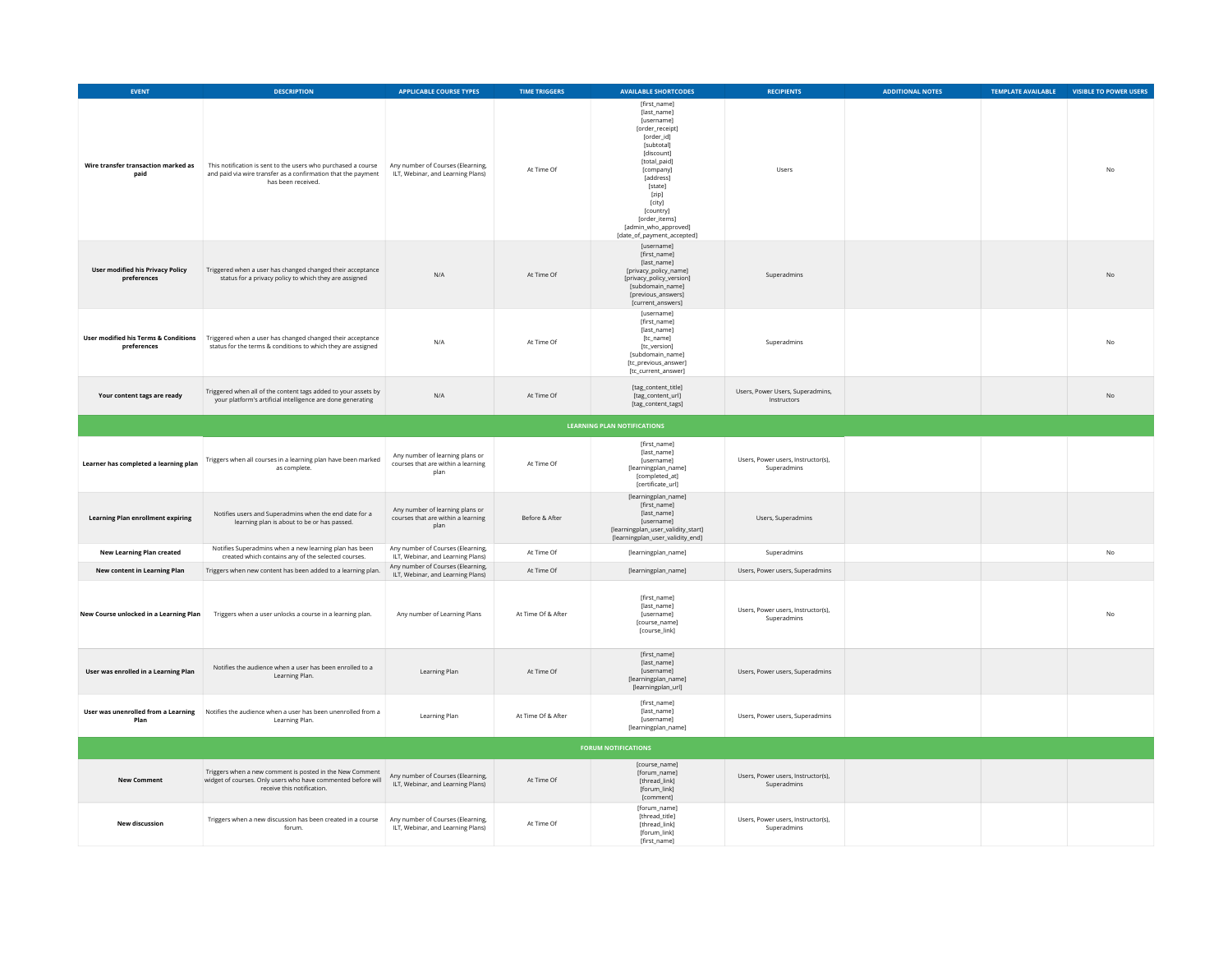| <b>EVENT</b>                                          | <b>DESCRIPTION</b>                                                                                                                                                                                                                                                                                                   | <b>APPLICABLE COURSE TYPES</b>                                         | <b>TIME TRIGGERS</b> | <b>AVAILABLE SHORTCODES</b>                                                                                                                                                  | <b>RECIPIENTS</b>                                                                                      | <b>ADDITIONAL NOTES</b>                                                                                                                                                                                                                                                                                                                             | TEMPLATE AVAILABLE | <b>VISIBLE TO POWER USERS</b> |  |  |
|-------------------------------------------------------|----------------------------------------------------------------------------------------------------------------------------------------------------------------------------------------------------------------------------------------------------------------------------------------------------------------------|------------------------------------------------------------------------|----------------------|------------------------------------------------------------------------------------------------------------------------------------------------------------------------------|--------------------------------------------------------------------------------------------------------|-----------------------------------------------------------------------------------------------------------------------------------------------------------------------------------------------------------------------------------------------------------------------------------------------------------------------------------------------------|--------------------|-------------------------------|--|--|
| New reply                                             | Triggers when a user replies to a forum thread. Only users who<br>have commented before on the thread will receive this<br>notification.                                                                                                                                                                             | Any number of Courses (Elearning,<br>ILT, Webinar, and Learning Plans) | At Time Of           | [forum_name]<br>[thread title]<br>[thread_link]<br>[forum_link]                                                                                                              | Users, Power users, Instructor(s),<br>Superadmins                                                      |                                                                                                                                                                                                                                                                                                                                                     | Yes                |                               |  |  |
|                                                       |                                                                                                                                                                                                                                                                                                                      |                                                                        |                      | <b>OBSERVATION CHECKLISTS</b>                                                                                                                                                |                                                                                                        |                                                                                                                                                                                                                                                                                                                                                     |                    |                               |  |  |
| Complete                                              | New Manager Observation Checklists to Triggered when a manager has a new observation checklist to<br>complete for his/her team                                                                                                                                                                                       | N/A                                                                    | At Time Of           | N/A                                                                                                                                                                          | The recepient is automatically selected by<br>the notification according to the checklist<br>workflow. |                                                                                                                                                                                                                                                                                                                                                     |                    |                               |  |  |
| <b>New Observation Checklist to Approve</b>           | Triggered when a managers or a user has an observation<br>checklist to approve                                                                                                                                                                                                                                       | N/A                                                                    | At Time Of           | $\mathsf{N}/\mathsf{A}$                                                                                                                                                      | The recepient is automatically selected by<br>the notification according to the checklist<br>workflow. |                                                                                                                                                                                                                                                                                                                                                     |                    |                               |  |  |
| <b>New Peer Observation Checklists to</b><br>Complete | Triggered when a user has a new observation checklist to<br>complete for another peer user in the platform                                                                                                                                                                                                           | N/A                                                                    | At Time Of           | N/A                                                                                                                                                                          | The recepient is automatically selected by<br>the notification according to the checklist<br>workflow. |                                                                                                                                                                                                                                                                                                                                                     |                    |                               |  |  |
| <b>New Self Observation Checklists to</b><br>Complete | Triggered when a user has a new observation checklist to<br>complete for himself/herself                                                                                                                                                                                                                             | N/A                                                                    | At Time Of           | N/A                                                                                                                                                                          | The recepient is automatically selected by<br>the notification according to the checklist<br>workflow. |                                                                                                                                                                                                                                                                                                                                                     |                    |                               |  |  |
| <b>Observation Checklist Approved</b>                 | Triggers when the user or manager in charge of the approval<br>process for a checklist approves it. Notifies the user who has<br>completed the checklist that it has been approved.                                                                                                                                  | N/A                                                                    | At Time Of           | N/A                                                                                                                                                                          | The recepient is automatically selected by<br>the notification according to the checklist<br>workflow. |                                                                                                                                                                                                                                                                                                                                                     |                    |                               |  |  |
| <b>Observation Checklist Rejected</b>                 | Triggers when the user or manager in charge of the approval<br>process for a checklist rejects it. Notifies the user who has<br>completed the checklist that it has been rejected, but he or she<br>can correct the responses given.                                                                                 | N/A                                                                    | At Time Of           | N/A                                                                                                                                                                          | The recepient is automatically selected by<br>the notification according to the checklist<br>workflow. |                                                                                                                                                                                                                                                                                                                                                     |                    |                               |  |  |
| <b>BLOG NOTIFICATIONS</b>                             |                                                                                                                                                                                                                                                                                                                      |                                                                        |                      |                                                                                                                                                                              |                                                                                                        |                                                                                                                                                                                                                                                                                                                                                     |                    |                               |  |  |
| New blog in course                                    | Triggered whenever a user starts a new blog in a course.                                                                                                                                                                                                                                                             | Any number of Courses (Elearning,<br>ILT, Webinar, and Learning Plans) | At Time Of           | [course_name]<br>[blog_writer]<br>[blog_title]<br>[blog_text]<br>[date_published]                                                                                            | Users, Power users, Instructor(s),<br>Superadmins                                                      |                                                                                                                                                                                                                                                                                                                                                     |                    |                               |  |  |
| New comment in My Blog                                | Triggers when a user comments on another user's blog. This<br>will send to the owner of the blog.                                                                                                                                                                                                                    | N/A                                                                    | At Time Of           | [comment user]<br>[blog_text]<br>[comment]<br>[date_published]                                                                                                               | Lisers                                                                                                 |                                                                                                                                                                                                                                                                                                                                                     |                    | N <sub>0</sub>                |  |  |
| New comment in course blog                            | Triggers when a user comments on a course blog.                                                                                                                                                                                                                                                                      | Any number of Courses (Elearning,<br>ILT, Webinar, and Learning Plans) | At Time Of           | [course_name]<br>[blog_writer]<br>[comment_user]<br>[blog_title]<br>[blog_text]<br>[comment]<br>[date_published]                                                             | Users, Power users, Instructor(s),<br>Superadmins                                                      |                                                                                                                                                                                                                                                                                                                                                     |                    |                               |  |  |
|                                                       |                                                                                                                                                                                                                                                                                                                      |                                                                        |                      | <b>USER NOTIFICATIONS</b>                                                                                                                                                    |                                                                                                        |                                                                                                                                                                                                                                                                                                                                                     |                    |                               |  |  |
| <b>Newsletter Sent</b>                                | Triggers when a newsletter is sent by an Admin.                                                                                                                                                                                                                                                                      | N/A                                                                    | At Time Of           | [first_name]<br>[last_name]<br>[username]                                                                                                                                    | Users, Power Users, Superadmins                                                                        |                                                                                                                                                                                                                                                                                                                                                     |                    | N <sub>0</sub>                |  |  |
| User approval                                         | Triggers when an Admin or Power User approves a users<br>registration to a course from the course waitlist                                                                                                                                                                                                           | Elearning, ILT, Webinar                                                | At Time Of           | [first_name]<br>flast namel<br>[username]<br>[course_name]<br>[course_link]                                                                                                  | Users, Power users, Superadmins,<br>Instructor                                                         |                                                                                                                                                                                                                                                                                                                                                     |                    |                               |  |  |
| User email address must be verified                   | Triggers when the Send Email verification at first login option in<br>the Users tab is enabled and the user's email is not verified<br>when the user logs into the platform OR when a user is<br>updated and the email is not verified. The registration type for<br>the user does not matter for this notification. | N/A                                                                    | At Time Of           | [first_name]<br>[last_name]<br>[username]<br>[user_email]<br>[lms_link]<br>[verification_link]                                                                               | Users, Power Users, Superadmins                                                                        |                                                                                                                                                                                                                                                                                                                                                     |                    |                               |  |  |
| User has been created (by<br>administrator)           | Triggers when an admin creates a new user account.                                                                                                                                                                                                                                                                   | N/A                                                                    | At Time Of & After   | [first_name]<br>[last_name]<br>[username]<br>[user_email]<br>[user_password]<br>[lms_link]<br>[register_date]<br>[verification link]<br><b>fuuid1</b><br>[first_multidomain] | Users, Power users, Superadmins                                                                        | The [user_password] shortcode will be<br>substituted by the Reset Your Password link in<br>the notification. For security reasons, upon<br>clicking on the Reset Your Password link, the<br>user will be prompted to enter his/her email<br>address, so that he/she will receive another<br>reset link to finally confirm his/her user<br>creation. | Yes                |                               |  |  |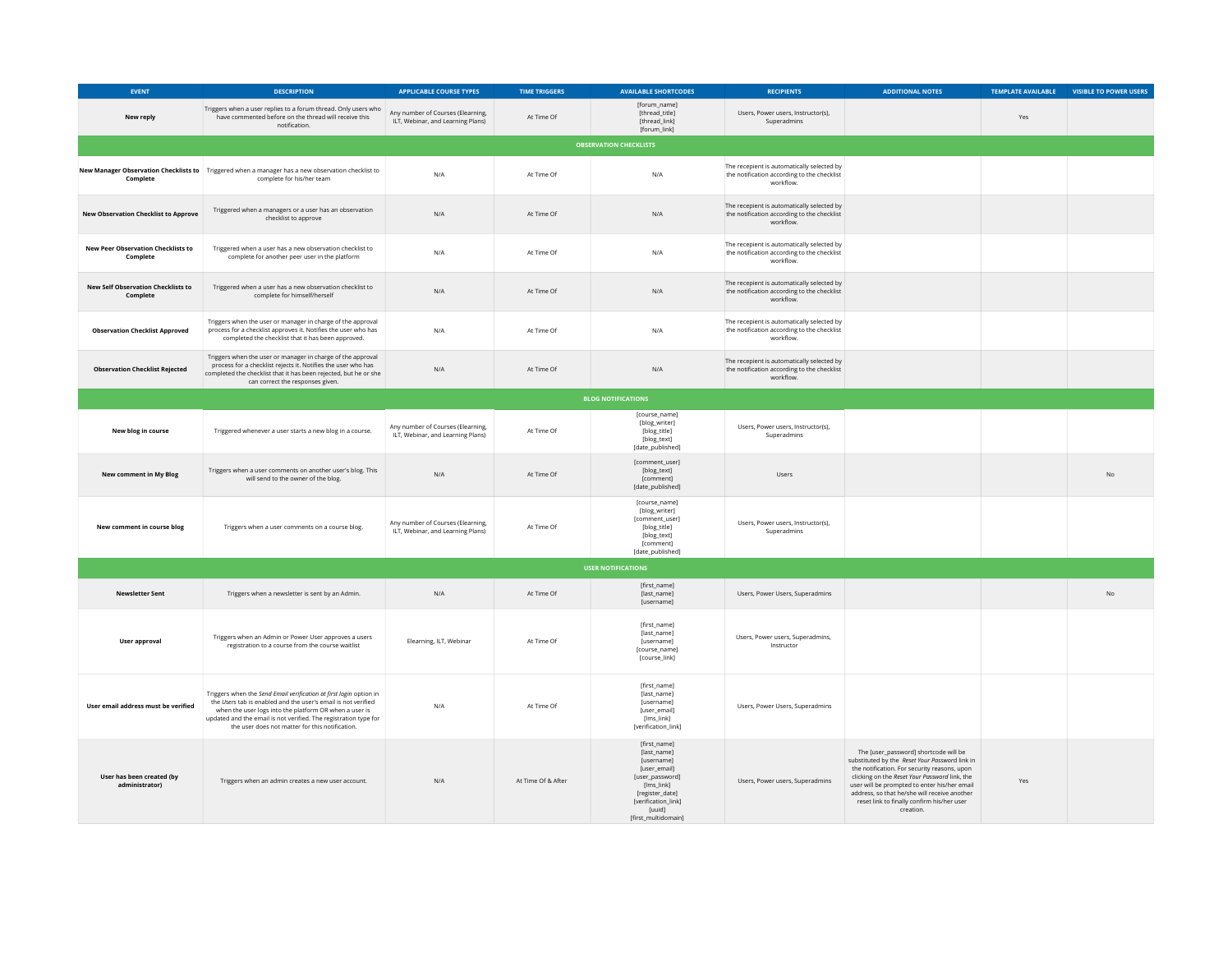| EVENT                                                       | <b>DESCRIPTION</b>                                                                                                              | <b>APPLICABLE COURSE TYPES</b> | <b>TIME TRIGGERS</b> | <b>AVAILABLE SHORTCODES</b>                                                                                                                                                                     | <b>RECIPIENTS</b>               | <b>ADDITIONAL NOTES</b>                                                                                                         | TEMPLATE AVAILABLE | <b>VISIBLE TO POWER USERS</b> |
|-------------------------------------------------------------|---------------------------------------------------------------------------------------------------------------------------------|--------------------------------|----------------------|-------------------------------------------------------------------------------------------------------------------------------------------------------------------------------------------------|---------------------------------|---------------------------------------------------------------------------------------------------------------------------------|--------------------|-------------------------------|
| User has been created (confirmed<br>registration)           | Triggers when an Admin or Power User approves a user's<br>registration to the platform from the Users Pending Approval<br>list. | N/A                            | At Time Of           | [first_name]<br>[last_name]<br>[username]<br>[user_email]<br>[lms_link]<br>[uuid]<br>[first_multidomain]<br>[user_password]                                                                     | Users, Power users, Superadmins | The [user_password] shortcode will be<br>substituted by the Reset Your Password link in<br>the notification.                    | Yes                |                               |
| User has been deleted                                       | Triggers when an admin or a power user deletes an account.                                                                      | N/A                            | At Time Of           | [first name]<br>[last_name]<br>[username]                                                                                                                                                       | Superadmins                     |                                                                                                                                 |                    |                               |
| User has been modified                                      | Triggers when the Update button is pressed when editing a<br>upser profile.                                                     | N/A                            | At Time Of           | [first_name]<br>[last_name]<br>fusernamel<br>[user_email]                                                                                                                                       | Users, Power users, Superadmins |                                                                                                                                 |                    |                               |
| User has been removed from a group                          | Triggers when an admin or power user removes a user from a<br>group.                                                            | N/A                            | At Time Of           | [first_name]<br>[last_name]<br>[username]<br>[group_name]<br>[group_id]                                                                                                                         | Users, Power users, Superadmins |                                                                                                                                 |                    |                               |
| User has never logged in                                    | Notifies the audience that a new user has never logged into the<br>platform                                                     | N/A                            | After                | [first_name]<br>[last_name]<br>[username]<br>[user_email]<br>[lms_link]<br>[register_date]                                                                                                      | Users, Power users, Superadmins |                                                                                                                                 |                    |                               |
| User has not logged in (in a specific time<br>period)       | Notifies the audience that a user hasn't logged in during a<br>specific period of time (set up during the notification)         | N/A                            | After                | [first_name]<br>[last_name]<br>[username]<br>[user_email]<br>[lms_link]<br>[register date]<br>[last_access_date]                                                                                | Users, Power users, Superadmins |                                                                                                                                 |                    |                               |
| User subscribed to a group                                  | Notifies the audience that a user has been added to a group.                                                                    | N/A                            | At Time Of           | Ifirst namel<br>[last_name]<br>[username]<br>[group_name]<br>[group_id]                                                                                                                         | Users, Power users, Superadmins |                                                                                                                                 |                    |                               |
|                                                             |                                                                                                                                 |                                |                      | <b>SUBSCRIPTION PLANS</b>                                                                                                                                                                       |                                 |                                                                                                                                 |                    |                               |
| Subscription bundle has been changed                        | Triggers when the subscription bundle currently in use has<br>changed                                                           | N/A                            | At Time Of           | [bundle_name]<br>[bundle_code]<br>[bundle_description]<br>[bundle_type]<br>[catalog_list]<br>[plan list]                                                                                        | Power Users, Superadmins        |                                                                                                                                 |                    | N <sub>0</sub>                |
| Subscription bundle has been created                        | Notifies the audience that a new subscription bundle is<br>available.                                                           | N/A                            | At Time Of           | [bundle_name]<br>[bundle_code]<br>[bundle_description]<br>[bundle_type]<br>[catalog_list]<br>[plan_list]                                                                                        | Power Users, Superadmins        |                                                                                                                                 |                    | No                            |
| Subscription plan has been purchased                        | Notifies the audience that a subscription plan has been<br>purchased                                                            | N/A                            | At Time Of           | [purchase_date]<br>[transaction_code]<br>[expiration_date]<br>[bundle_name]<br>[type]<br>[capacity]<br>[price]<br>[note]<br>[plan_name]<br>[sold_to]                                            | Users, Power users, Superadmins | This notification is always sent also to<br>Superadmins, independently from the selected<br>recipient set for the notification. |                    | No                            |
| Subscription plan has expired                               | Notifies the audience that the subscription plan has expired                                                                    | $\mathsf{N}/\mathsf{A}$        | Before & After       | [purchase_date]<br>[transaction_code]<br>[expiration_date]<br>[bundle_name]<br>[type]<br>[capacity]<br>[price]<br>[note]<br>[plan_name]<br>[sold_to]                                            | Users, Power users, Superadmins |                                                                                                                                 |                    | $_{\sf No}$                   |
| <b>Subscription record has almost</b><br>exhausted capacity | Notifies the audience that the subscription plan capacity is<br>almost over                                                     | N/A                            | At Time Of           | [purchase_date]<br>[transaction_code]<br>[expiration_date]<br>[bundle_name]<br>[type]<br>[capacity]<br>[used_capacity]<br>[remaining_capacity]<br>[price]<br>[note]<br>[plan_name]<br>[sold_to] | Power Users, Superadmins        |                                                                                                                                 |                    | No                            |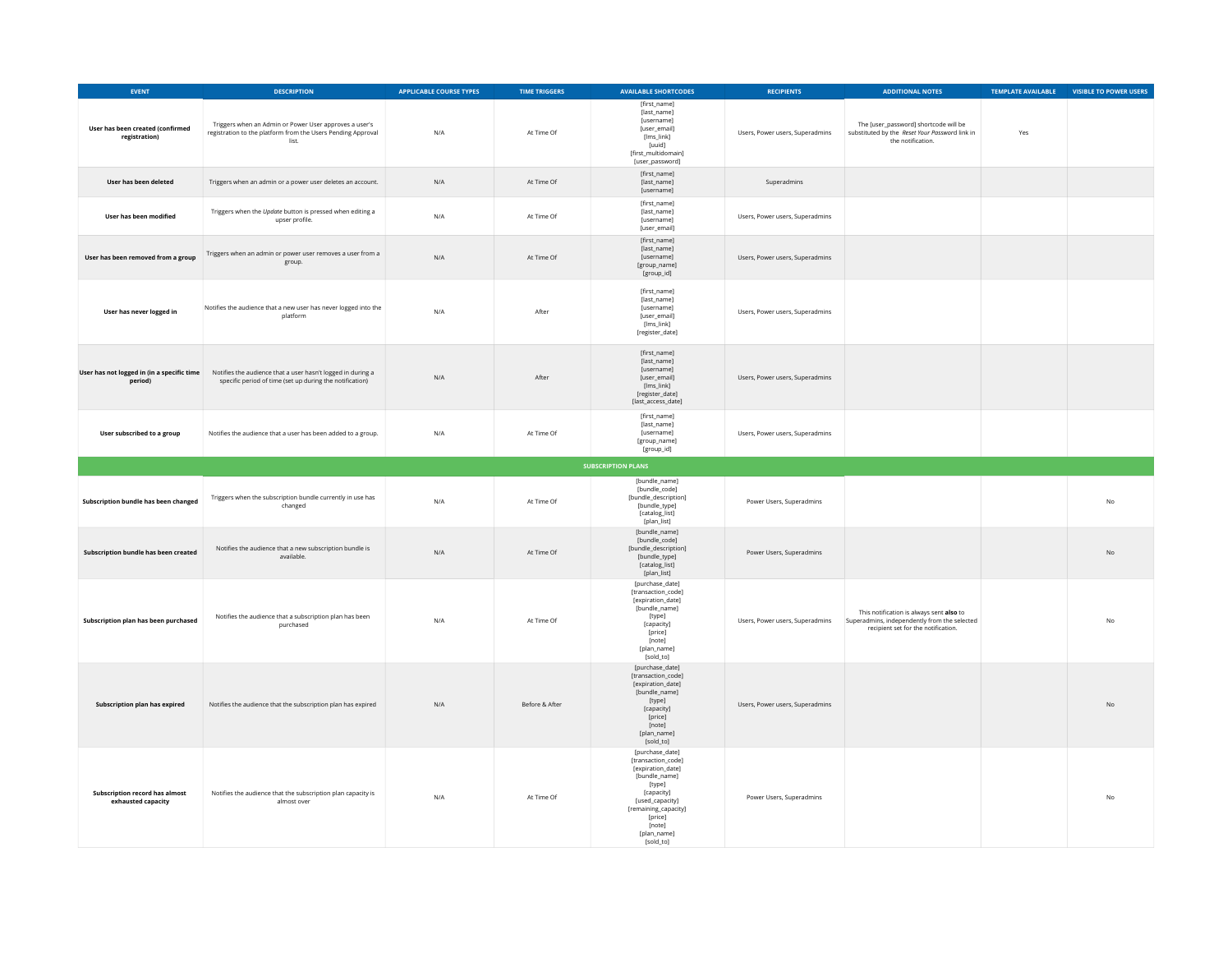| <b>EVENT</b>                                        | <b>DESCRIPTION</b>                                                                                                                                                                                                      | <b>APPLICABLE COURSE TYPES</b> | <b>TIME TRIGGERS</b> | <b>AVAILABLE SHORTCODES</b>                                                                                                                                                                                       | <b>RECIPIENTS</b>                                                                                                                   | <b>ADDITIONAL NOTES</b>                        | TEMPLATE AVAILABLE | <b>VISIBLE TO POWER USERS</b> |
|-----------------------------------------------------|-------------------------------------------------------------------------------------------------------------------------------------------------------------------------------------------------------------------------|--------------------------------|----------------------|-------------------------------------------------------------------------------------------------------------------------------------------------------------------------------------------------------------------|-------------------------------------------------------------------------------------------------------------------------------------|------------------------------------------------|--------------------|-------------------------------|
| <b>Subscription record has exceeded</b><br>capacity | Notifies tha audience that the subscription plan capacity is over.                                                                                                                                                      | N/A                            | At Time Of           | [purchase_date]<br>[transaction_code]<br>[expiration_date]<br>[bundle_name]<br>[type]<br><b>f</b> capacity]<br>[used capacity]<br>[remaining_capacity]<br>[price]<br><b>Inotel</b><br>[plan_name]<br>[sold_to]    | Power Users, Superadmins                                                                                                            |                                                |                    | <b>No</b>                     |
|                                                     |                                                                                                                                                                                                                         |                                |                      | <b>DISCOVER, COACH &amp; SHARE NOTIFICATIONS</b>                                                                                                                                                                  |                                                                                                                                     |                                                |                    |                               |
| Answer marked as Best Answer                        | Triggers when a user marks an answer as the best answer for a<br>particular question. The owner of the answer will receive the<br>notification.                                                                         | N/A                            | At Time Of           | [app7020 owner question]<br>[app7020_question_url]                                                                                                                                                                | The owner of the answer will receive the<br>notification                                                                            |                                                |                    | <b>No</b>                     |
| <b>Asset Approved</b>                               | Triggers when the asset uploaded by the asset owner is<br>approved by the channel's expert during his/her peer review.<br>The asset cannot be published in the channel(s) in which the<br>asset owner shared the asset. | N/A                            | At Time Of           | [first_name]<br>[app7020_asset_author]<br>[app7020 asset title]<br>[app7020_asset_thumb]<br>[app7020_user_email]<br>fapp7020 asset urll<br>[app7020_user_avatar]<br>[app7020_user_name]<br>[app7020_channel_name] | The owner of the asset will receive the<br>notification                                                                             |                                                | Yes                |                               |
| <b>Asset Rejected</b>                               | Triggers when the asset uploaded by the asset owner is<br>rejected by the channel's expert during his/her peer review. The<br>asset is published in the channel(s) in which the asset owner<br>shared the asset.        | N/A                            | At Time Of           | [first_name]<br>[app7020_asset_author]<br>[app7020_asset_title]<br>[app7020_asset_thumb]<br>[app7020_user_email]<br>[app7020_asset_url]<br>fapp7020 user avatar1<br>[app7020 user name]<br>[app7020_channel_name] | The owner of the asset will receive the<br>notification                                                                             |                                                | Yes                |                               |
| <b>Asset Upload Error</b>                           | Triggers when there is an error while uploading the content<br>that the asset owner is trying to upload using the Share Content<br>functionality                                                                        | N/A                            | At Time Of           | $\prime$                                                                                                                                                                                                          | The person who is uploading the asset<br>via the Share Content functionality will<br>receive the notification                       |                                                | Yes.               |                               |
| Answer deleted by Superadmin                        | Triggers when a Superadmin deletes an answer. The owner of<br>the answer will receive the notification.                                                                                                                 | N/A                            | At Time Of           | [app7020_super_admin]<br>[app7020_content_title]                                                                                                                                                                  | The owner of the answer will receive the<br>notification.                                                                           |                                                |                    |                               |
| <b>Asset deleted by Contributor</b>                 | Triggers when an owner deletes his or her own asset. If the<br>asset was published in a channel that requires peer review, all<br>Experts of that channel will receive the notification.                                | N/A                            | At Time Of           | [app7020 owner content]<br>[app7020_content_title]                                                                                                                                                                | If the asset was published in a channel<br>that requires peer review, all Experts of<br>that channel will receive the notification. |                                                |                    | <b>No</b>                     |
| <b>Digest: Assets Marked as Outdated</b>            | Triggered when an asset is marked as outdated by a user. The<br>owner of the content will receive the notification.                                                                                                     | N/A                            | Every                | [marked_count]<br>[marked_content]<br>[ref_url]                                                                                                                                                                   | The owner of the content will receive the<br>notification                                                                           |                                                |                    |                               |
| <b>Digest: Courses Marked as Outdated</b>           | Triggered when a course is marked as outdated by a user. The<br>platform administrator will receive the notification.                                                                                                   | N/A                            | Every                | [marked_count]<br>[marked_content]<br>[ref_url]                                                                                                                                                                   | The platform administrator will receive<br>the notification                                                                         |                                                |                    |                               |
| You were mentioned                                  | Triggers when a user has mentioned another user in a<br>comment via the respective command @mention. The<br>notification is sent to the user who has been mentioned.                                                    | N/D                            | At Time Of           | [first_name]<br>[last_name]<br>[username]<br>[fullname]<br>[user_email]<br>[app7020_content_title]<br>[app7020_content_url]<br>[app7020_owner_content]                                                            | The notification is sent to the user with<br>whom the asset is shared.                                                              | Users, Power users, Instructor(s), Superadmins |                    |                               |
| <b>New Asset to Review</b>                          | Triggers when a new asset is ready to be published. The<br>notification will be sent to the Expert(s) of the channel that<br>needs to review the asset.                                                                 | N/A                            | At Time Of           | [first_name]<br>[app7020 asset author]<br>[app7020_asset_title]<br>[app7020_asset_thumb]<br>[app7020_user_email]<br>[app7020_asset_url]<br>[app7020_user_avatar]                                                  | The notification is be sent to the Expert(s)<br>of the channel that needs to review the<br>asset.                                   |                                                | Yes                | <b>No</b>                     |
| New Content Shared with you                         | Triggers when a content has been shared by a user via the<br>Shared Content functionality. The notification is sent to the user<br>with whom the asset is shared.                                                       | N/A                            | At Time Of           | [first_name]<br>[app7020 content title]<br>[app7020 content url]<br>[app7020_content_thumb]<br>[app7020_inviter_name]<br>fusernamel<br>[app7020_inviter_avatar]<br>[app7020_content_thumb_original]               | The notification is sent to the user with<br>whom the asset is shared.                                                              |                                                | Yes                | N <sub>0</sub>                |
| <b>New Question to Expert</b>                       | Triggered when a user submitted a question assigned to a<br>channel. The notification is sent to all Experts of that channel.                                                                                           | N/A                            | At Time Of           | [app7020_question_title]<br>[app7020_owner_question]<br>[app7020_question_url]<br>[app7020_owner_question_avatar]<br>[app7020_email_users]<br>[app7020 first name]                                                | The notification is sent to all Experts of<br>that channel.                                                                         |                                                | Yes                | <b>No</b>                     |